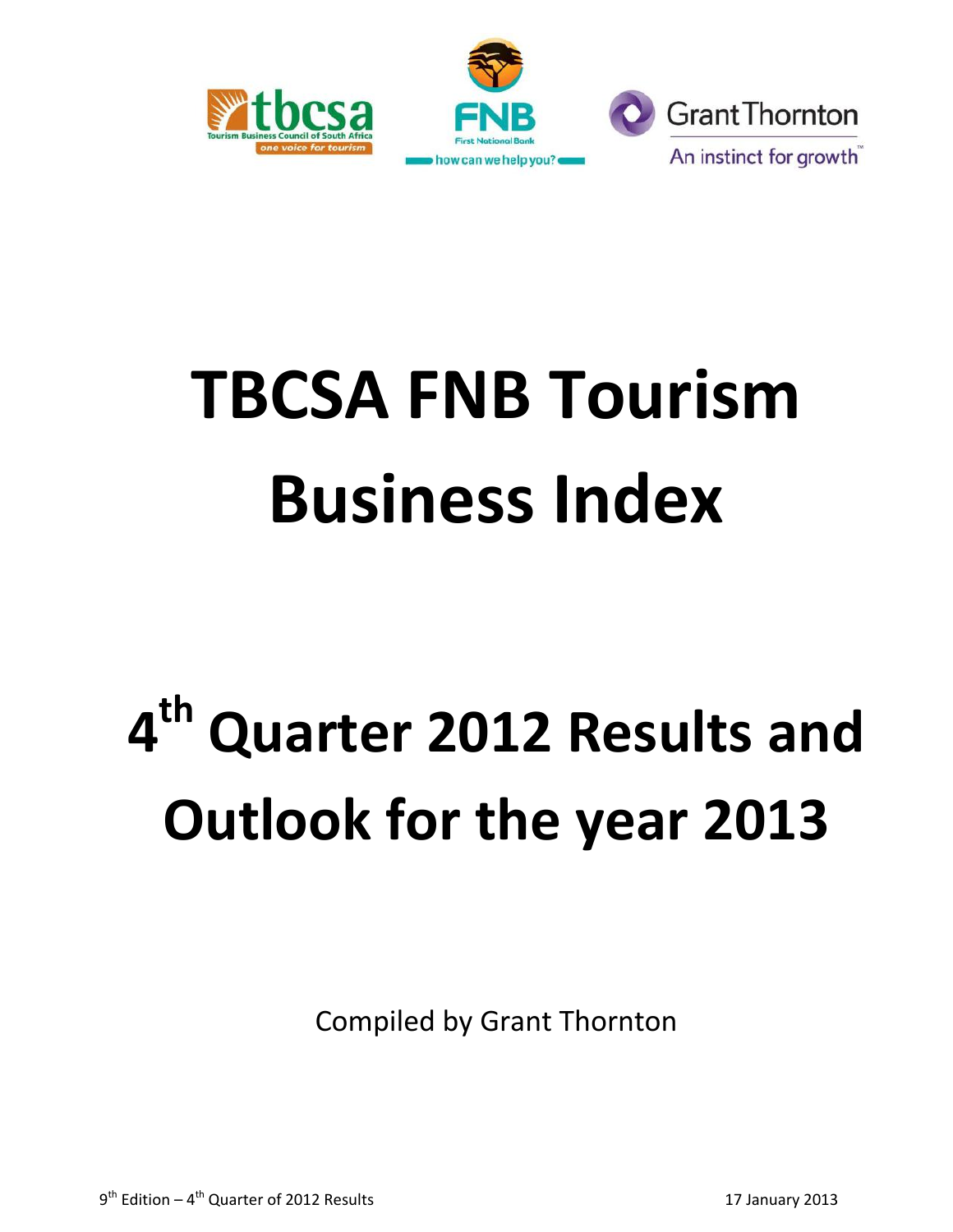# **TBCSA FNB Tourism Business Index**

#### **Introduction**

The Tourism Business Index ("**TBI**") is an initiative of the Tourism Business Council of South Africa. It is sponsored by First National Bank, and is compiled by Grant Thornton.

The TBI provides an indication of the current and likely future performance of the various businesses operating within the Tourism Sector in South Africa. It profiles the industry and positions it as an important component of the South African economy.

The index is produced quarterly. The information for the TBI is collected through an online survey of tourism businesses completed after the end of the quarter.

The first official edition of the TBI was released on the 18<sup>th</sup> of January 2011.

For this edition of the TBI, as previously, the accommodation sector and non-accommodation operators have an adequate sample size, enabling two sub-indices to be produced. The overall tourism index includes accommodation operators and responses from airlines, tour operators, coach operators, vehicle rental companies, travel agents, retail outlets, conference venues and attractions.

The responses from the airlines, scheduled coach operators and vehicle rental companies, are too few to allow for the development of a tourism transport sub-index. The TBCSA would like to encourage businesses in tourism and particularly in these sectors to participate in the TBI survey to allow for a transport sub-index to be developed in the future.

#### **What is a Business Index?**

The purpose of the TBI is to provide individual tourism businesses with regular, up-to-date information on the performance of tourism businesses, including the outlook for performance over the next three months. It therefore tracks actual recent business performance in the sector and is an indicator of prospects for short-term future performance.

It is a business index that focuses on the performance and profitability of businesses operating in the sector, as oppose to a sector performance index. While in many instances the subtle distinction between the two approaches would not manifest in different indices, in certain circumstances, they may be different. For example, if there is significant over-capacity in the industry, business performance can be weak, while the industry could be experiencing strong growth and making an increasing contribution to GDP. As the TBI tracks and forecasts tourism business performance, it is not separated into domestic and foreign tourism. Many tourism businesses host or handle both inbound and domestic tourists and therefore demand and characteristics in both major markets are inextricably linked to business performance.

The information is designed to help individual businesses and policy and strategy makers, understand the current tourism operating environment and plan for the likely future tourism industry environment.

Note: The first two surveys in 2010 were pilot surveys which did not follow exact quarters. They each covered 3 months from May to July 2010, then August to October 2010, while the last survey of 2010 covered the last quarter, ie October to December. October was therefore included in two indices. From the first official edition in 2011 onwards, only regular quarters are covered.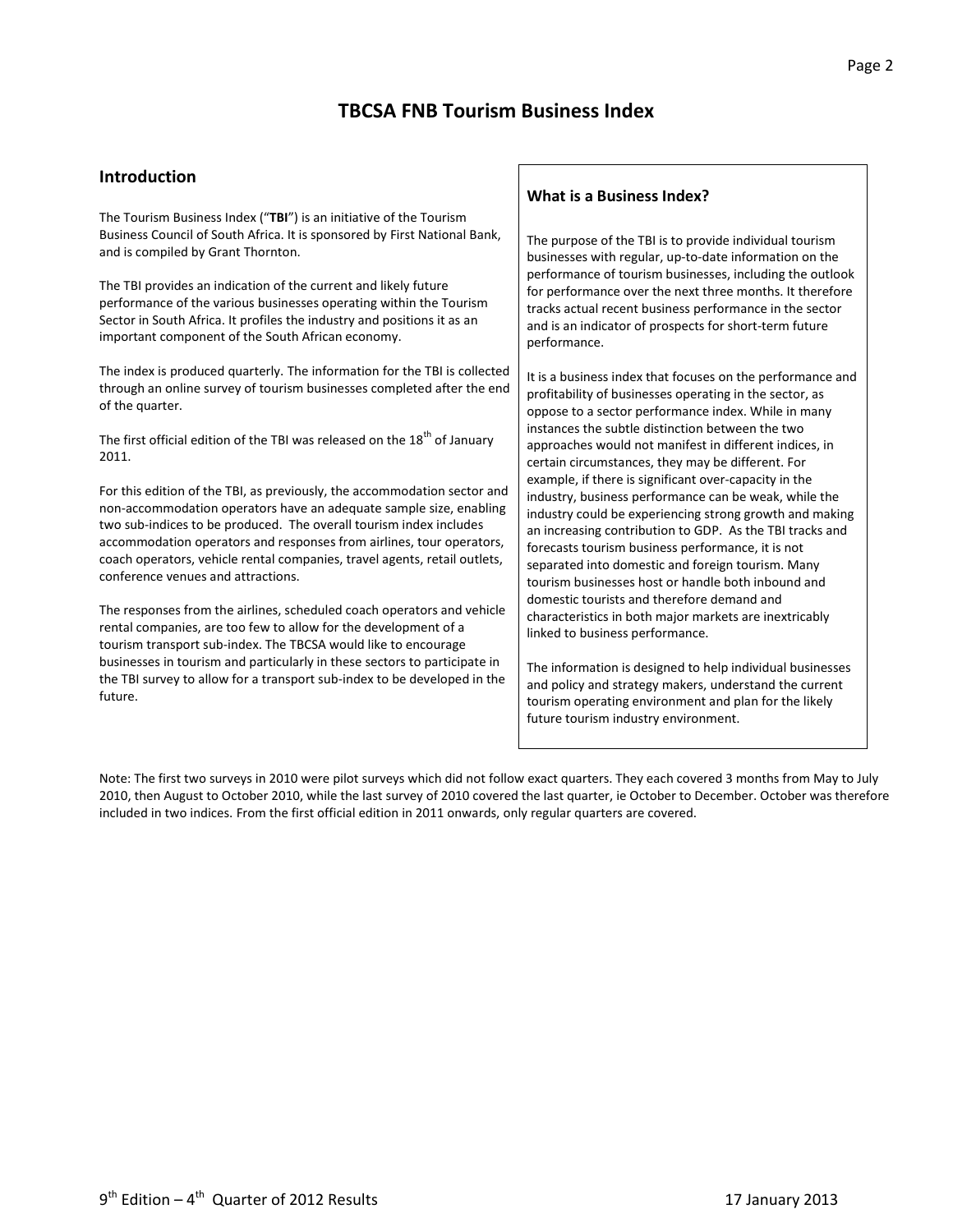# **TBCSA FNB Tourism Business Index**

## **The Tourism Business Index**



- In Q4, the TBI slightly exceeded expected performance for the quarter and reached 104,6 (compared to an expected index of 103,1). Q4 is ahead of Q3 at 104,6 compared to 101,0.
- This is the second consecutive quarter that the TBI has recorded performance levels above the normal level of 100 and is the highest recorded performance index since the first pilot phase in 2010 (111,1).
- 2013 Q1 expectations are roughly in-line with last quarter 2012 performance at 102,5. This continued positive outlook indicates the extent to which the industry is recovering from the recessionary impacts and excess of supply it suffered post 2010.
- The TBI index for the Accommodation Sector in Q4 2012 was higher than normal at 108,4 and much better than Q3 (98,1), while the Other Tourism Businesses recorded a Q4 index (101,6) slightly below the Q3 performance of 103,3.
- The Accommodation Sector performed better than expected in Q4 (108,4 compared to 103,1), while Other Tourism Businesses forecast performance of 101,6 was a little lower than the 103,2 forecasted.

#### **What is Normal?**

The reported changes or expected changes in demand and profitability are expressed relative to the expected normal levels of business for the relevant period. Normal is defined as "the level of acceptable business performance in line with the realistic long term average performance you would hope to achieve, or the long term average historical performance experienced, during this quarter, i.e. taking seasonal variances into account".

Normal is then calibrated to an index of 100. When the index shows Performance or Prospects at higher than 100, this indicates better than normal performance while, below 100 indicates worse than normal performance.

If all business surveyed indicate a significantly better than normal performance across all dimensions covered, the index could register a maximum high of 200, while significantly poor performance for all businesses would result in an index of 0.

2 – 3 Years is usually required before a business tendency index can be said to be fully bedded-down. This allows performance and prospects to be compared over time and any underlying response bias that could impact on the index to be adjusted for.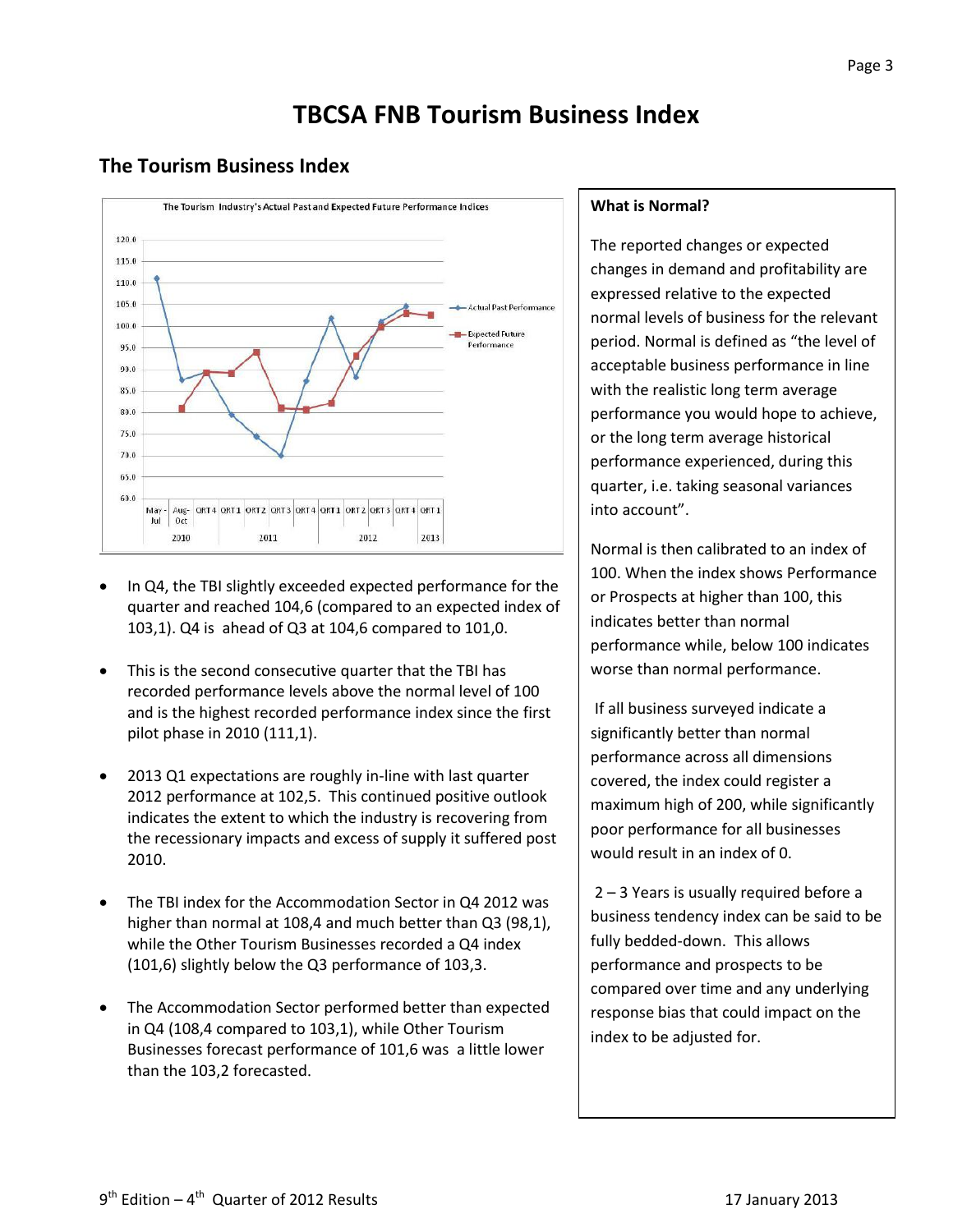#### **Accommodation Index**



#### **Other Tourism Business Sub Index**

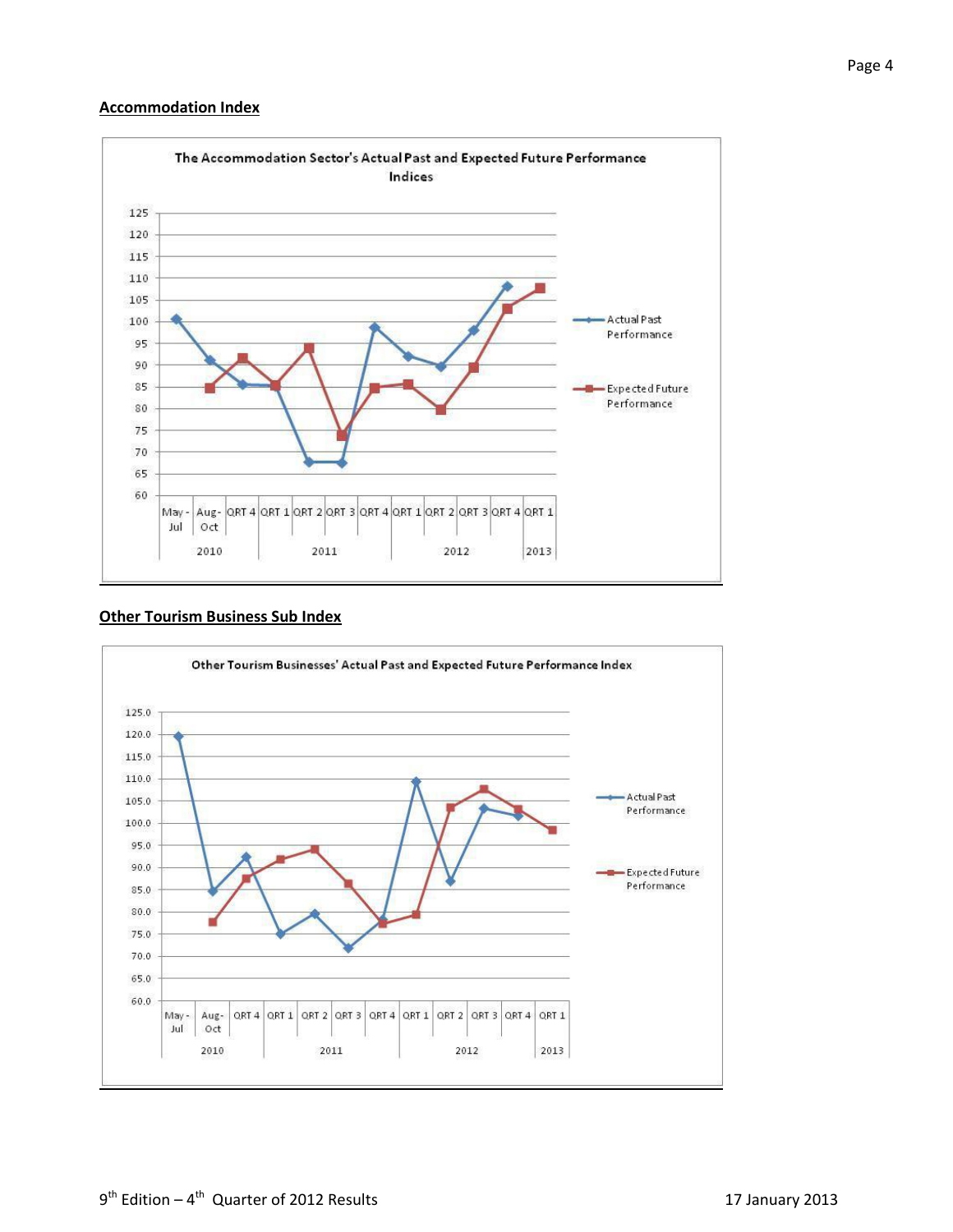Overall businesses on average consider operating conditions and profitability to be around the normal level in Q4, with expectations for Q1 2013 good and staying close to normal levels.

|      |                            | <b>Overall</b> |                 | Accommodation |                 | <b>Other</b> |                 |
|------|----------------------------|----------------|-----------------|---------------|-----------------|--------------|-----------------|
|      |                            | Actual         | <b>Forecast</b> | <b>Actual</b> | <b>Forecast</b> | Actual       | <b>Forecast</b> |
| 2011 | 1 <sup>st</sup><br>Quarter | 79.6           | 89.1            | 85.3          | 85.5            | 75.1         | 91.9            |
|      | 2 <sup>nd</sup><br>Quarter | 74.5           | 94.1            | 67.8          | 94.0            | 79.6         | 94.1            |
|      | 3 <sup>rd</sup><br>Quarter | 70.0           | 81.0            | 67.7          | 73.9            | 71.8         | 86.4            |
|      | $4^{\text{th}}$<br>Quarter | 87.3           | 80.7            | 98.9          | 84.9            | 78.3         | 77.4            |
| 2012 | $1^{\rm st}$<br>Quarter    | 101.9          | 82.2            | 92.2          | 85.8            | 109.3        | 79.4            |
|      | $2nd$ Quarter              | 88.2           | 93.2            | 89.9          | 79.8            | 86.9         | 103.5           |
|      | 3 <sup>rd</sup> Quarter    | 101.0          | 99.8            | 98.1          | 89.6            | 103.3        | 107.6           |
|      | 4 <sup>th</sup> Quarter    | 104.6          | 103.1           | 108.4         | 103.1           | 101.6        | 103.2           |
| 2013 | 1 <sup>st</sup> Quarter    |                | 102.5           |               | 107.8           |              | 98.4            |

#### **TBI Summary**

### **Balance Statistics**

#### **Employment**

The Accommodation Sector is slightly positive on balance regarding expected employment levels for Q1 2013 (+5,3%), while the Other Accommodation Businesses are negative on balance (-8,3%). The accommodation Sector is showing a similar balance level as for Q4 2012, when 6,4% was recorded in the previous edition. The majority of the operators (91,9%) indicating that their employment levels will remain unchanged.

The Other Tourism Businesses on the other hand are somewhat more negative than last quarter, with only 9,6% of the respondents indicating that their employment levels will increase in Q1 2013 compared to 16,09% in the previous edition.

#### **Capacity**

In both Accommodation and Other Tourism Businesses, there is a positive balance (+11,1% and+26,1% respectively) regarding capacity expansion for Q1 2013, however, this is lower than the positive balance statistics recorded by both groups in the previous edition (+22,5% and 30,3% respectively). The majority of respondents expect their capacity to remain unchanged, with this number increasing from the previous edition where more of the respondents thought their capacity would increase.

#### **The Balance Statistic**

Results from qualitative questions are provided in the form of a "balance" statistic. This is the difference between the percentages of positive and negative responses. A balance for each question is calculated by deducting the percentage of negative replies from the percentage of positive answers given to each question. The final value is a single figure, with a minus representing an overall negative outlook or performance and a positive figure an overall positive outlook or performance. For a given balance, the varying percentage of "normal" replies and the split of positive/negative replies over the two options in the scale may indicate a varying degree of uncertainty or a stronger positive or negative outlook amongst managers.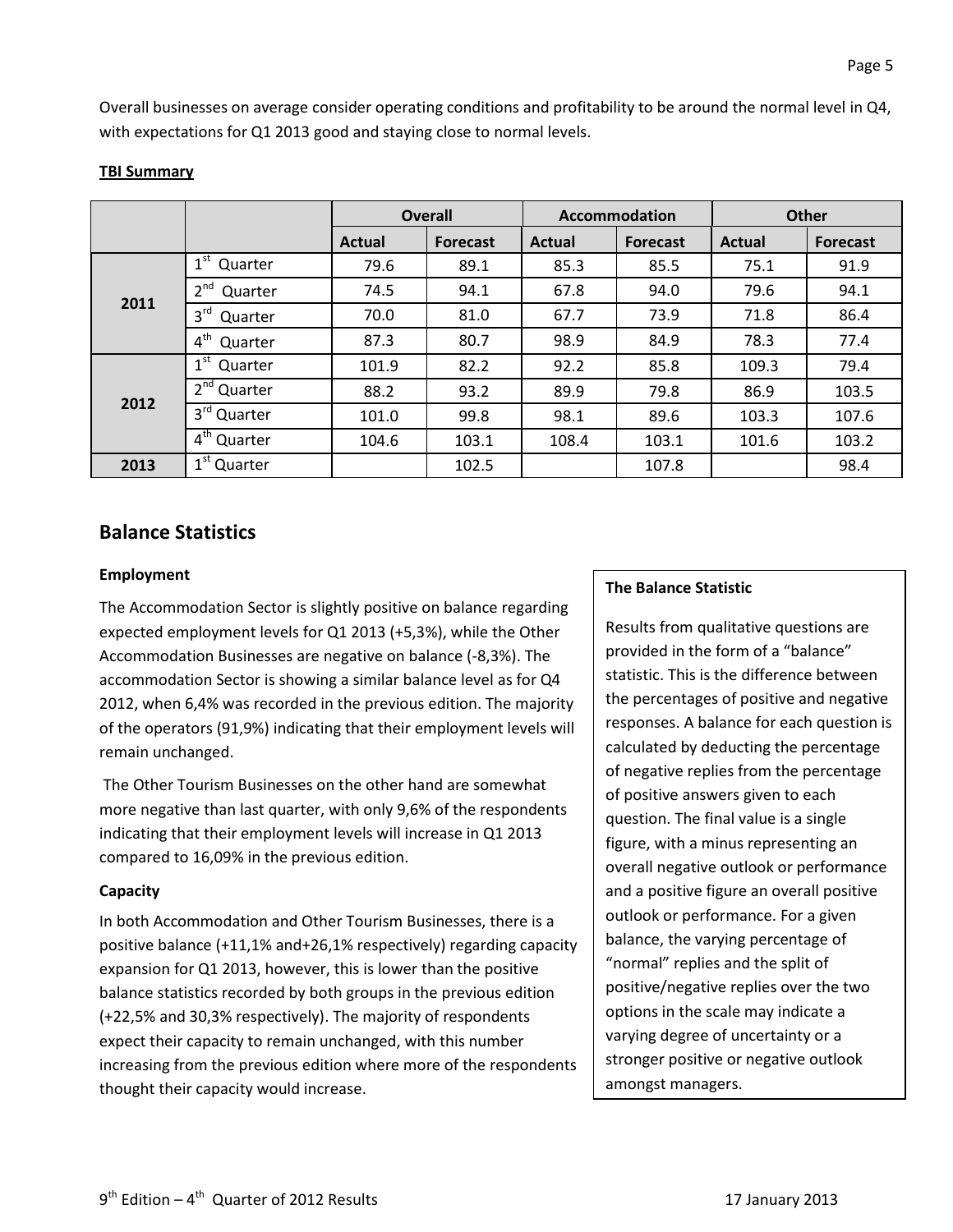#### **Next Quarter**

#### **Employment Levels**





#### **Summary of the Employment Balance Statistic Historical Results**

|      |                            | <b>Accommodation Sector</b> | <b>Other Sector</b> |  |
|------|----------------------------|-----------------------------|---------------------|--|
|      | 1 <sup>st</sup><br>Quarter | $-23.7%$                    | $-28.9%$            |  |
|      | 2 <sub>nd</sub><br>Quarter | $-25.3%$                    | $-12.3%$            |  |
| 2011 | 3 <sup>rd</sup><br>Quarter | $-17.4%$                    | $+1.8%$             |  |
|      | $4^{\text{th}}$<br>Quarter | $-15.4%$                    | $+1.6%$             |  |
|      | 1 <sup>st</sup><br>Quarter | $-17.3%$                    | $-3.0%$             |  |
| 2012 | 2 <sup>nd</sup> Quarter    | $-3.9%$                     | $+7.4%$             |  |
|      | 3 <sup>rd</sup> Quarter    | $+6.4%$                     | $-0.6%$             |  |
|      | Quarter                    | $+5.3%$                     | $-8.3%$             |  |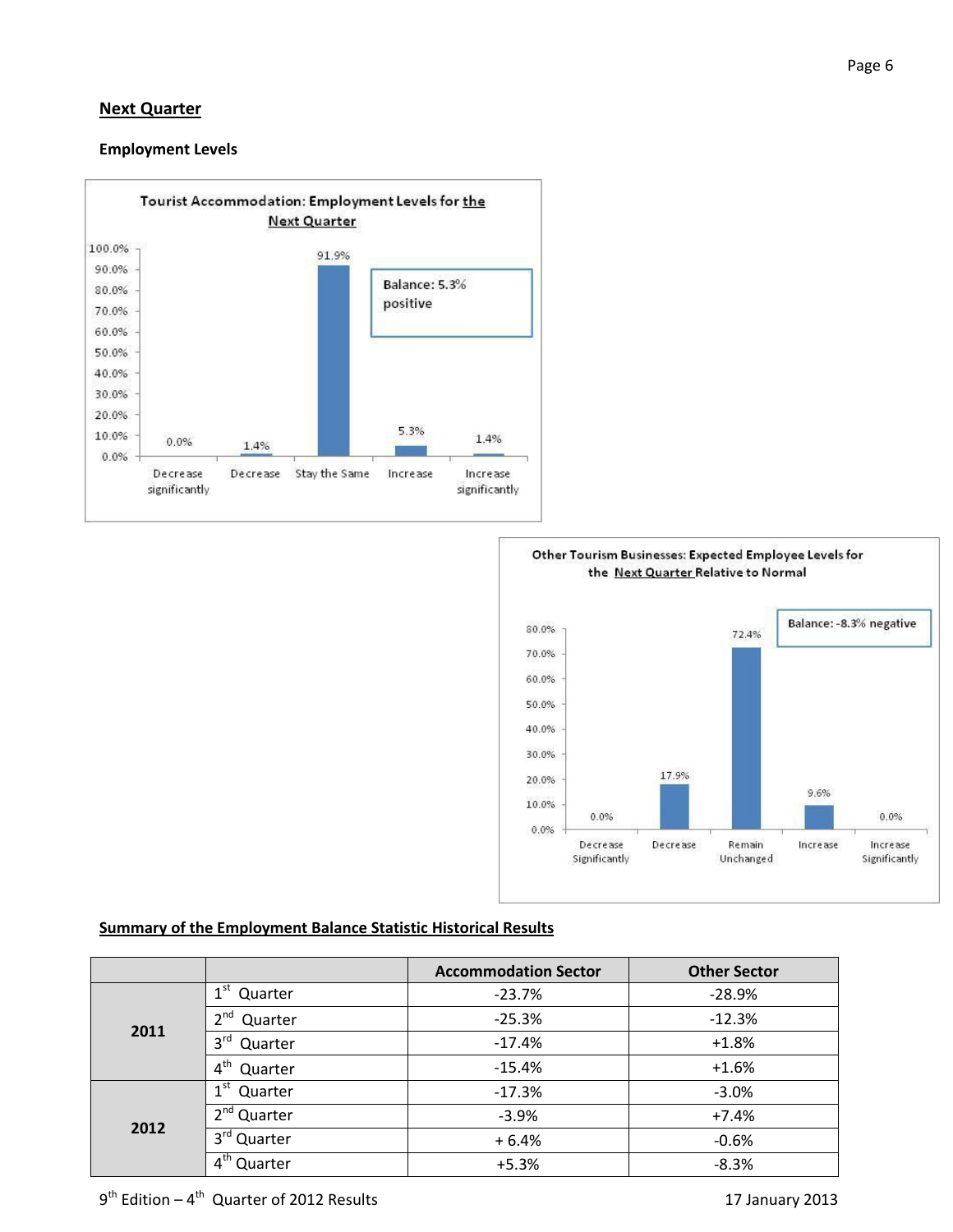#### **Next Quarter**

#### **Capacity Growth Expectations**





#### **Summary of the Capacity Growth Balance Statistic Historical Results**

|      |                                                  | <b>Accommodation Sector</b> | <b>Other Sector</b> |  |
|------|--------------------------------------------------|-----------------------------|---------------------|--|
|      | 1 <sup>st</sup><br>Quarter                       | $+14.3%$                    | $-11.1%$            |  |
| 2011 | $\mathbf{a}$ <sup>nd</sup><br>Quarter            | $+12.6%$                    | $+9.3%$             |  |
|      | $3^{\text{rd}}$<br>Quarter                       | $+9.6%$                     | $+24.8%$            |  |
|      | 4 <sup>th</sup><br>Quarter                       | $-3.3%$                     | $+21.0%$            |  |
|      | 1 <sup>st</sup><br>Quarter                       | $+7.4%$                     | $+20.7%$            |  |
|      | 2 <sup>nd</sup> Quarter                          | $+25.6%$                    | $+7.2%$             |  |
| 2012 | 3 <sup>rd</sup> Quarter                          | $+22.5%$                    | $+30.3%$            |  |
|      | $\boldsymbol{\varLambda}^\textsf{th}$<br>Quarter | $+11.1%$                    | $+26.1%$            |  |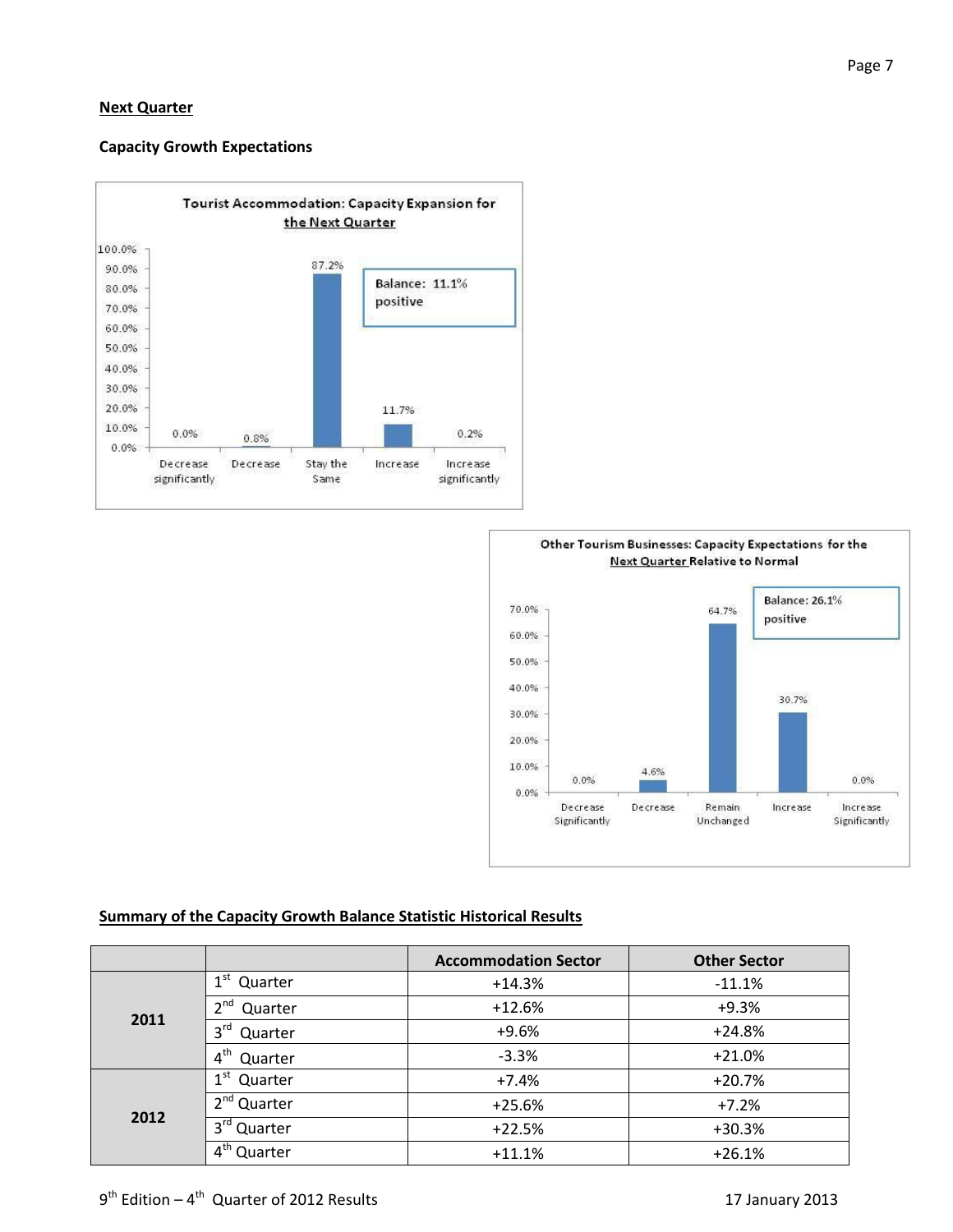# **The Outlook for the Next Year (2013)**



#### **Expected Performance**

- When looking at next year, on balance the accommodation respondents expect a fairly similar overall annual performance at a -0,6%, but this balance statistic has been improving steadily every quarter from a low of - 70,3 in Q3 2011.
- Other Tourism Businesses are on balance +37,6% positive about the outlook for the next year, which is significantly higher than in Q4 2012 and the highest ever positive outlook recorded. A large number (41,5%) of the respondents believe that their businesses will perform better than normal in the next year.

#### **Summary of the Next Year Balance Statistic Historical Results**

|      |                            | <b>Accommodation Sector</b> | <b>Other Sector</b> |  |
|------|----------------------------|-----------------------------|---------------------|--|
|      | 1 <sup>st</sup><br>Quarter | $-27.7%$                    | $+13%$              |  |
|      | $\mathbf{a}$ nd<br>Quarter | $-40.2%$                    | $-5.4%$             |  |
| 2011 | 3 <sup>rd</sup><br>Quarter | $-70.3%$                    | $-3.2%$             |  |
|      | 4 <sup>th</sup><br>Quarter | $-53.0%$                    | $-16.9%$            |  |
|      | $1^{\rm st}$<br>Quarter    | $-24.5%$                    | $+17.2%$            |  |
| 2012 | 2 <sup>nd</sup><br>Quarter | $-11.7%$                    | $+15.3%$            |  |
|      | $3rd$ Quarter              | $-3.8%$                     | $+10.5%$            |  |
|      | $4^{\text{th}}$<br>Quarter | $-0.6%$                     | $+37.6%$            |  |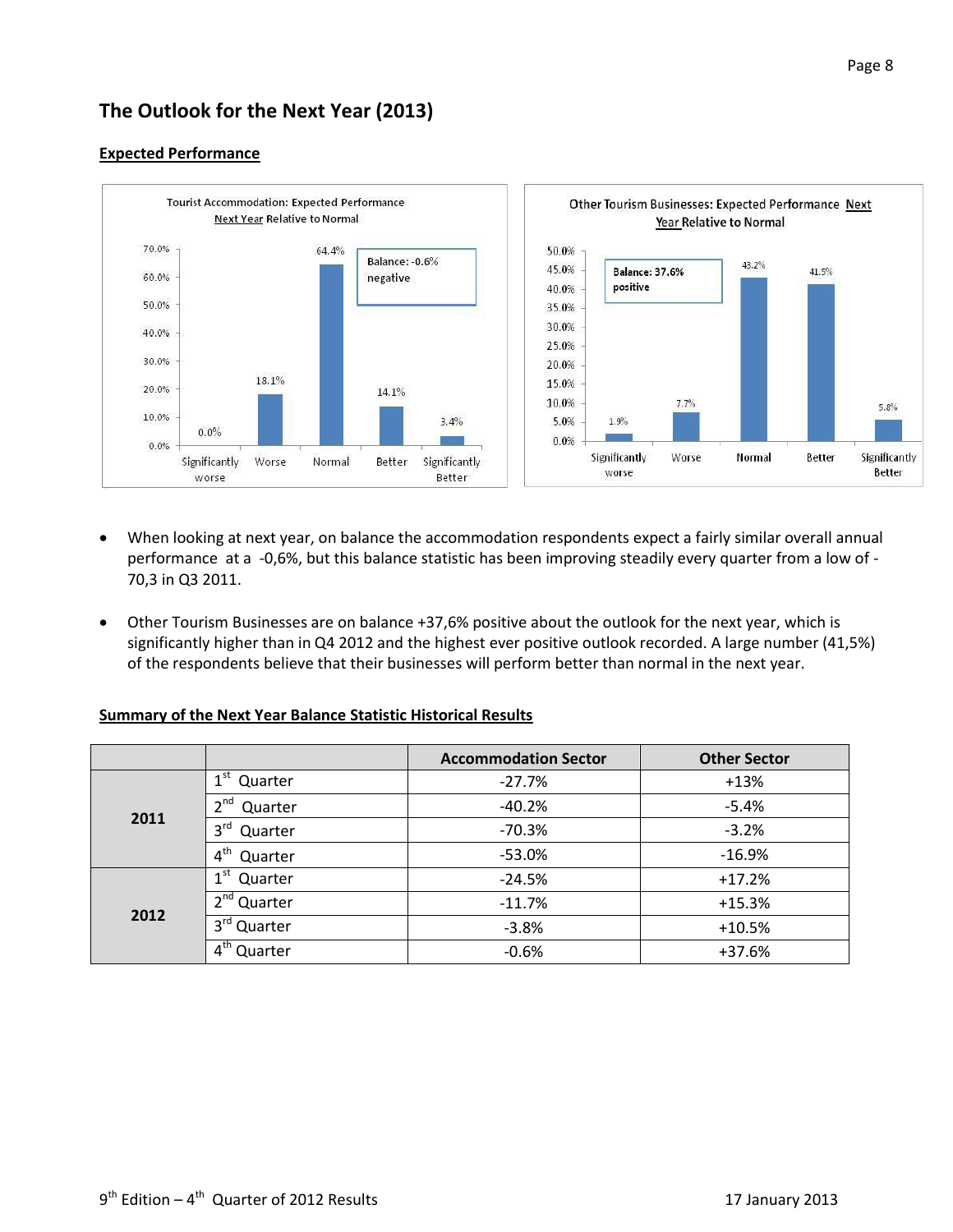#### **Employment Levels**





### **Additional Questions for the 2013 Outlook**

In this edition of the TBI, respondents were asked 4 additional questions to assist us in establishing the industry's outlook for 2013.

Respondents were asked to indicate their expected employment levels, capacity growth, which markets they believe have the most potential for growth in 2013 and the biggest constraints or threats they have identified to doing business in 2013.

- When looking towards the next year rather than the next quarter, the Accommodation Sector is more positive about the employment levels, with a balance statistic of 10,8% compared to a balance statistic of 5,3% for Q1 2013.
- The Other Tourism Businesses are also more optimistic about the year ahead than compared with the next quarter, with a positive balance statistic of+1,4%.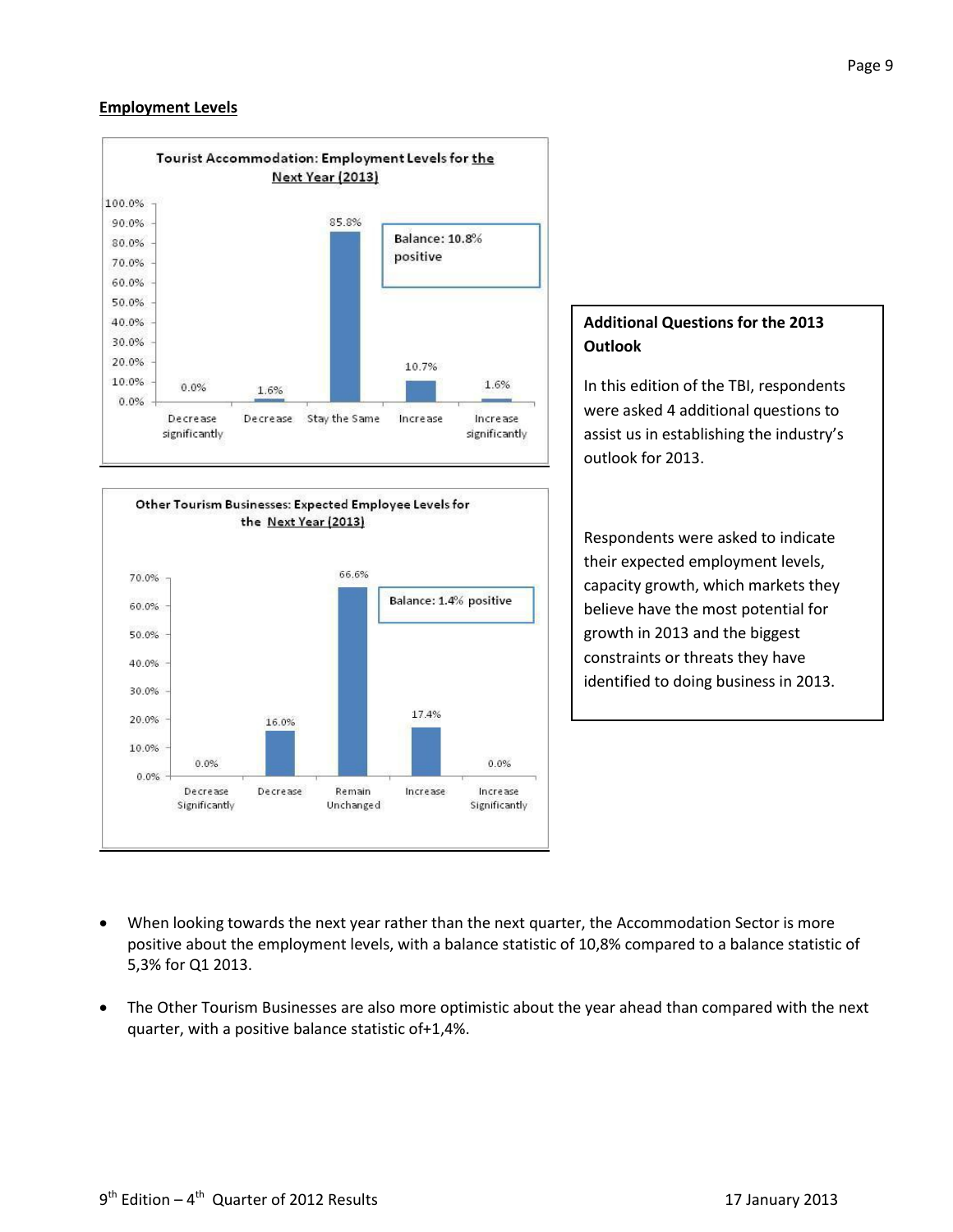#### **Capacity Growth Expectations**





- As was the case with employee levels, Accommodation and Other Tourism Businesses are a lot more positive about their capacity growth in 2013, than the next quarter, with positive balance statistics of 37,5% and 49,% respectively.
- The 2013 outlook indicates good expected growth in 2013 across the entire industry, in spite of the accommodation sector seeing overall performance in 2013 at similar levels to 2012.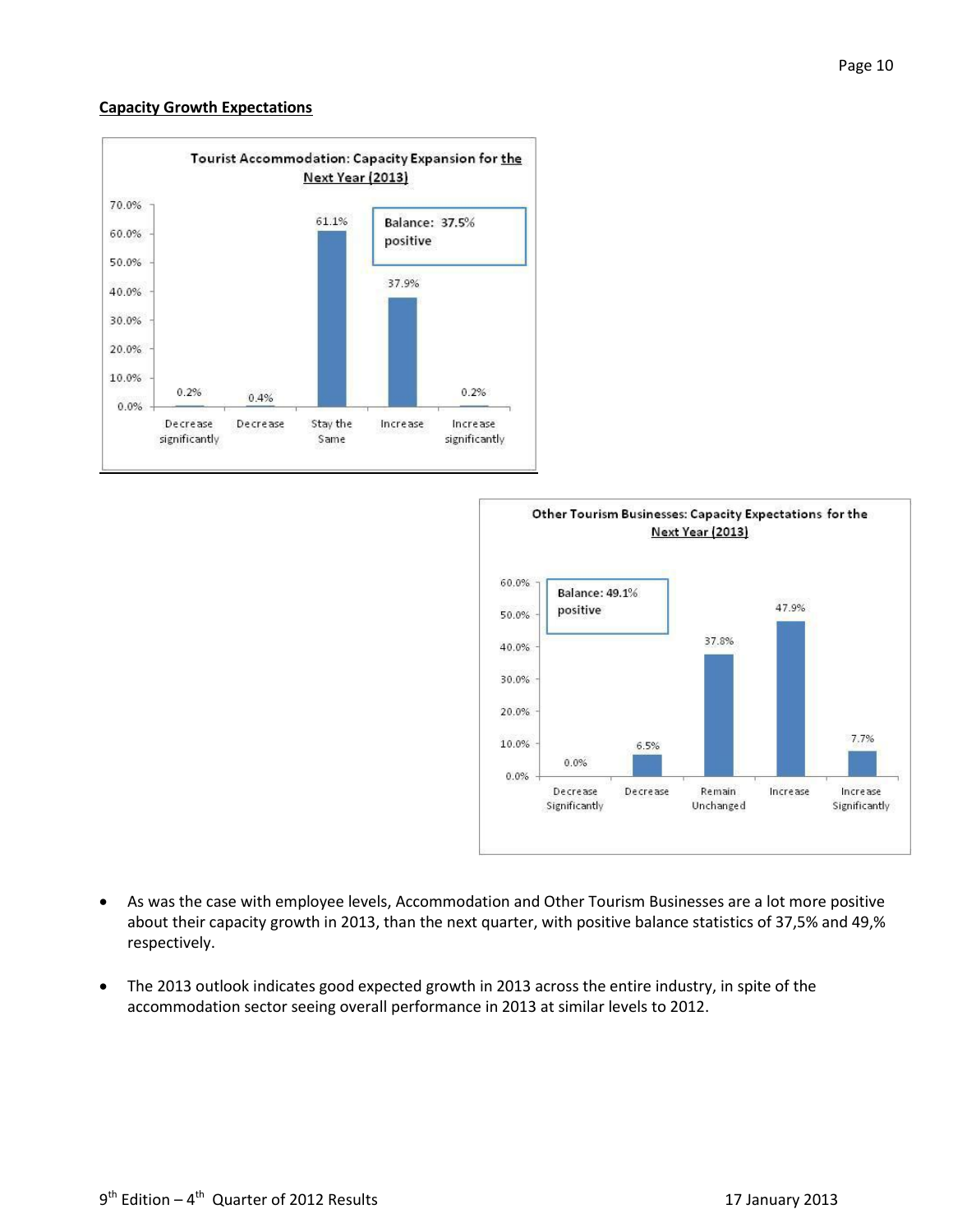#### **Markets with Potential for Growth in 2013**



- For the Accommodation Sector, the domestic markets and the foreign leisure markets are expected to be the markets with the most growth in 2013.
- Other specific markets identified by the Accommodation Sector include: medical, special events, actors and comedians visiting South Africa and niche markets such as birding and mountain biking as well as the youth market.
- While domestic business tourism (meetings, conferences & events) is strong for the accommodation sector, both the domestic and foreign business tourism markets are expected to be strong for other tourism businesses

- For the Other Tourism Businesses, the leisure market - Foreign (55%) and Domestic (39%), are the markets that most of the respondents believe have the best potential for growth in 2013.
- 18% of the Other Tourism Business respondents identified other special markets as their potential growth markets for 2013.
- These other special markets include: Sport tours, especially school sport groups, people requiring car rental because of insurance claims, educational markets and retail opportunities outside of Africa.

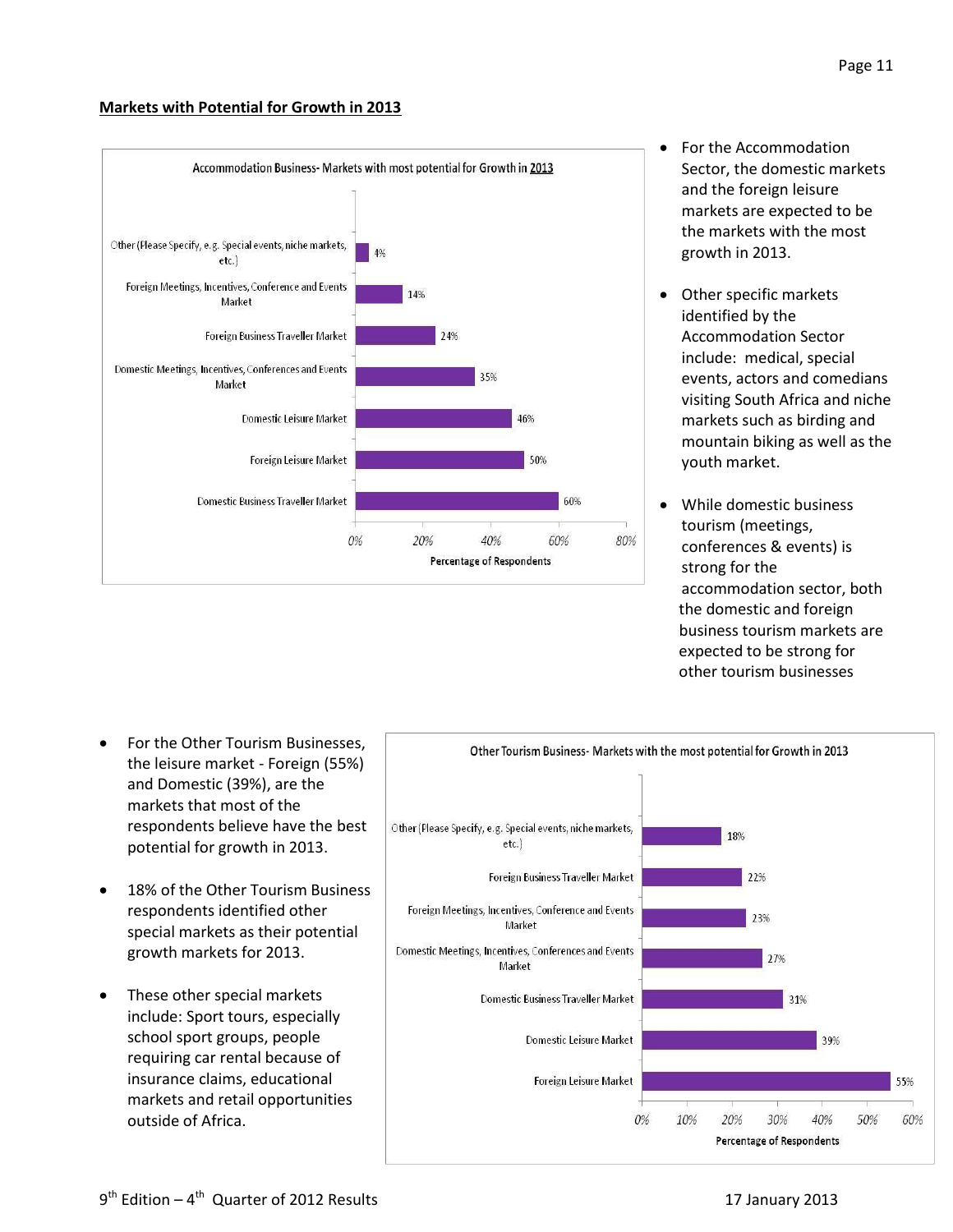#### **Constraints, Threats and Challenges to doing Business in 2013**

- The global economic recession, the political uncertainty and labour/community unrest in South Africa and the negative perceptions this has created, profiling South Africa as an unsafe destination to foreign visitors were cited by the majority of the Accommodation and Other Tourism Business respondents as major threats to business in 2013.
- Rising operational costs, especially municipal rates, fuel and electricity prices, were also cited by many respondents as major constraints to doing business in 2013.
- The Accommodation Sector identified price wars within the sector as a major threat to the industry, with many operators undercutting rates. Competition from European destinations with accommodation operators offering top standard accommodation at very low rates was mentioned by some of the respondents.
- Lack of direct air access to Cape Town was highlighted by many respondents as a challenge for 2013.
- The Other Tourism Businesses, especially the operators in the transport industry, believe e-tolls to be a major constraint to business in 2013, increasing operational costs and decreasing the disposable income of their customers.
- Other constraints and threats mentioned by more than one respondent include: a lack of destination marketing by South African Tourism and other DMOs, a lack of municipal service delivery, labour strikes, increase in competitive establishments and businesses, the corporate and business travel market reducing their spend on travel, reduced disposable income for the domestic market, exchange rates, slow debt repayment by customers and bad weather conditions.
- Other factors mentioned are:
	- Exposure to the growing Asian and African markets and lack of DMO.
	- Maintaining market share as online travel portals make it easy for tourists to book direct, thus cutting out the need for a tour operator or travel agent.
	- Long haul destination making access to South Africa, expensive and difficult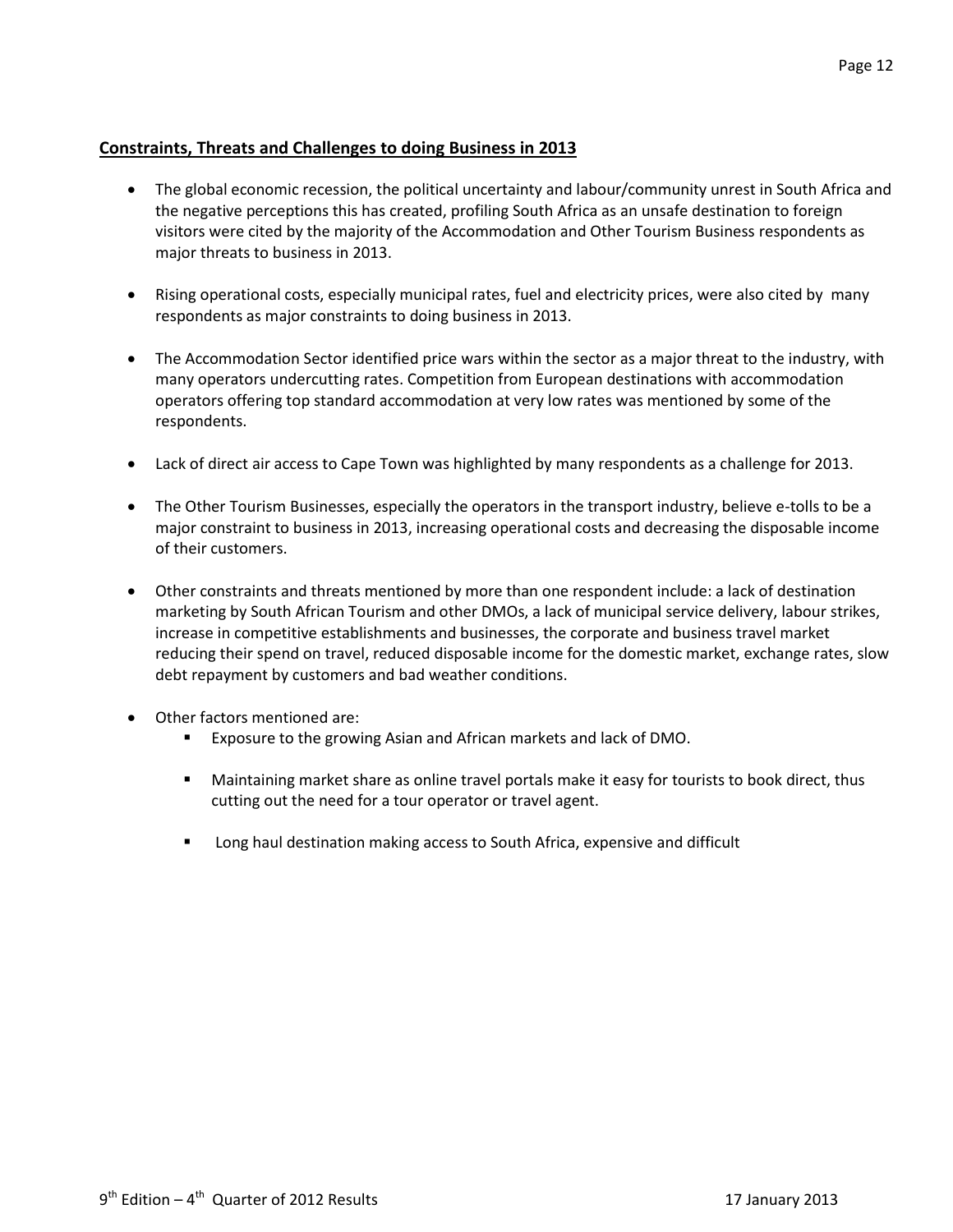# **Factors Affecting Business Conditions**

#### **Negative Factors - Last Quarter**

- For the third consecutive QUARTER, cost of inputs was cited by the largest proportion of Accommodation Businesses (44%) as a negative contributing factor during the last quarter (Q3).
- Insufficient overseas leisure demand and competitive market behaviour were cited by a significant number of both Accommodation Business and Other Tourism Business as impediments to business performance for the quarter.



- Cost of labour cited by 23% and 24% of accommodation and other respondents respectively remains a fairly widely felt negative factor
- Increasing fuel and municipal costs were specifically mentioned as negative factors affecting business performance by many respondents.

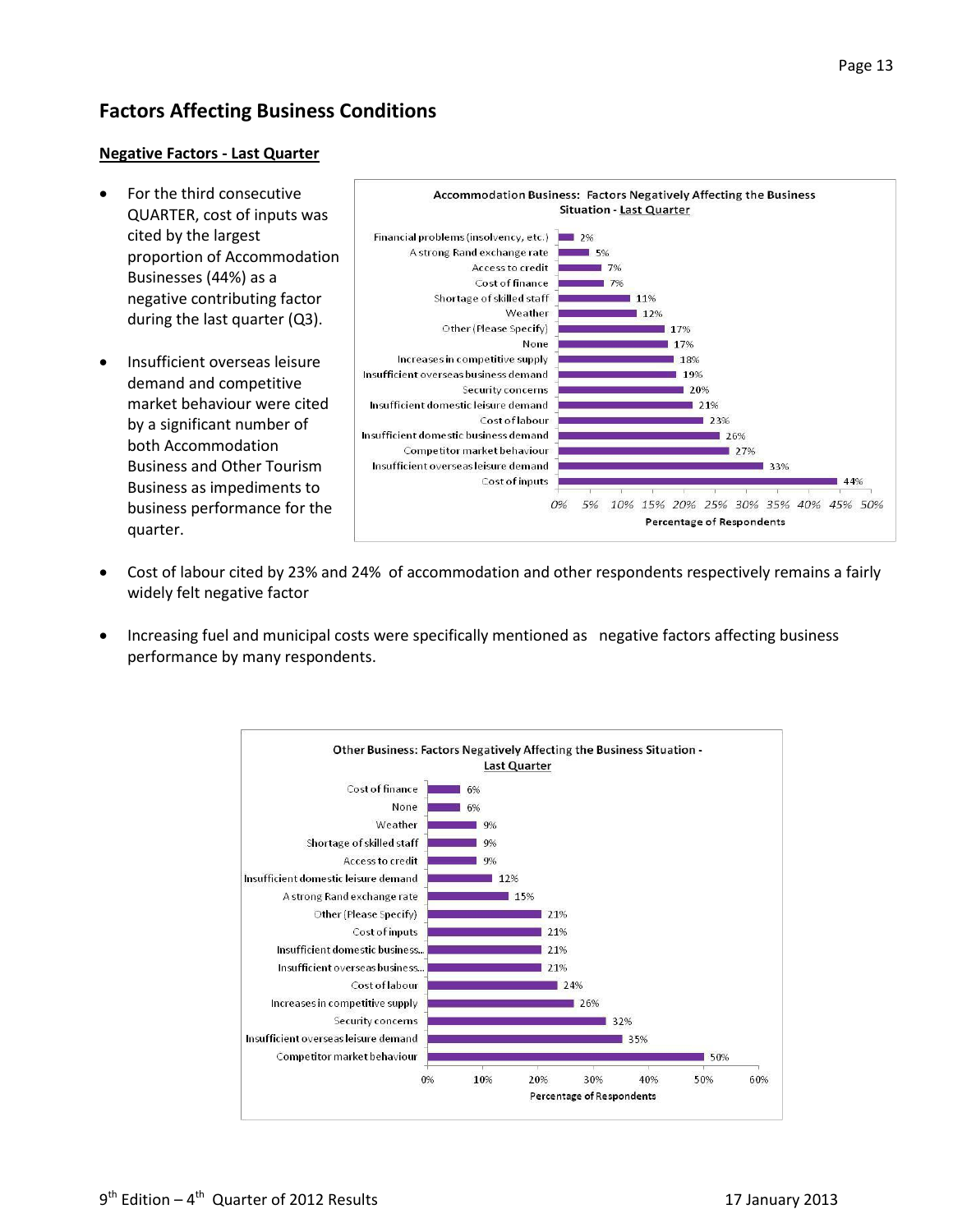#### **Negative Factors - Next Quarter**

- Similar to last quarter, cost of inputs (41%) and insufficient overseas leisure demand (34%) are predicted by the Accommodation Sector as negative impacting factors for the next quarter (Q1) for 2013.
- Once again, for Other Tourism Businesses, competitor market behaviour is highlighted by a significant number of respondents (50%) as an expected negative factor for business performance in the next quarter.
- Also cited by a number of respondents, 25% and 35% respectively for accommodation and other, is expected increases in competitive supply as a negative factor.



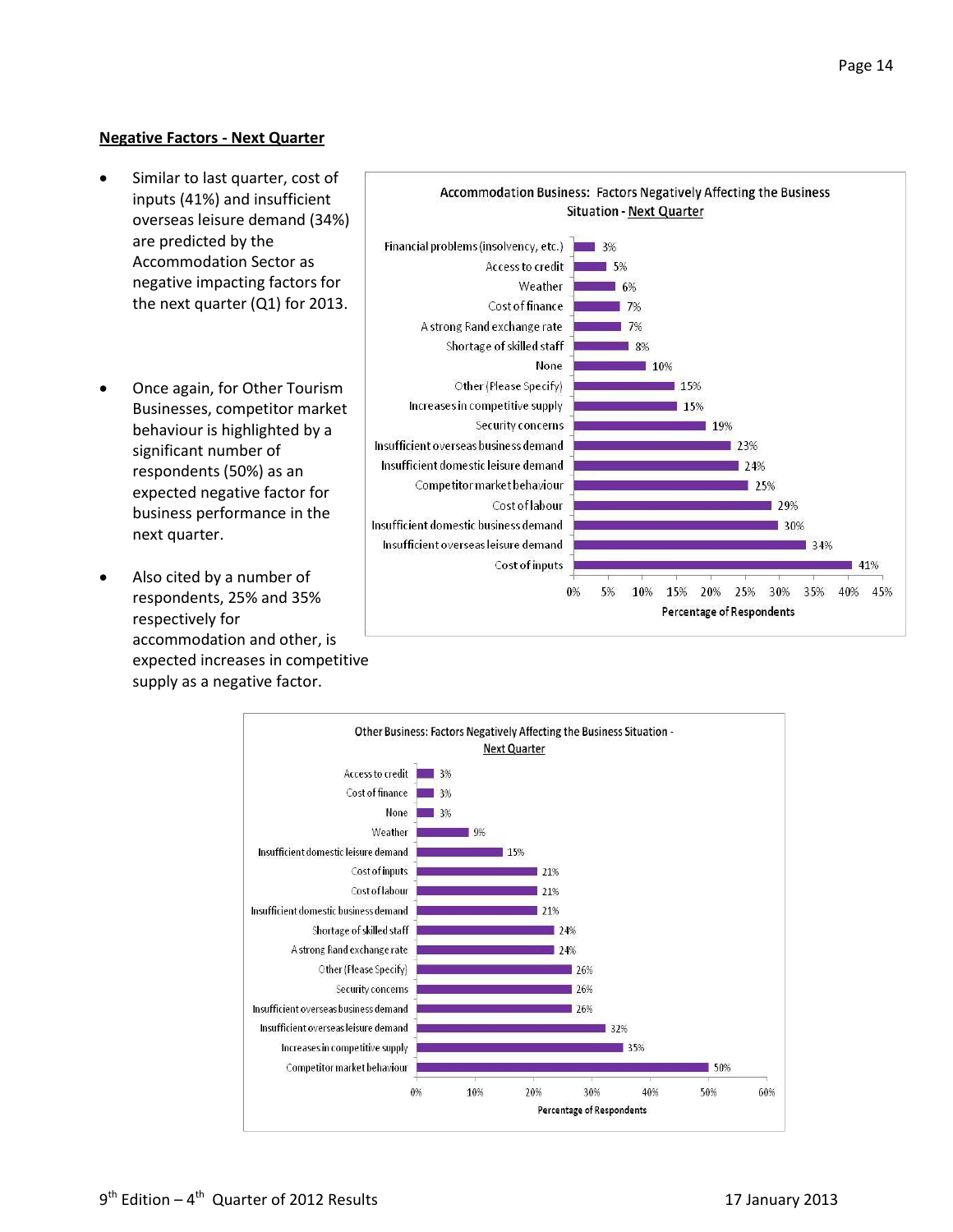#### **Positive Factors - Last Quarter**

- Strong domestic leisure demand was cited by a number of respondents (32%) as a positive contributing factor of business performance for the Accommodation sector last quarter.
- A large proportion of both the Accommodation Sector and the Other Tourism Sector, 20% and 18% respectively, felt that no specific factors positively impacted their business performance in Q3 with a notable.



 While lower than the numbers of respondents (33% and 35% for Accommodation and Other respectively) citing insufficient overseas leisure demand as a negative factor last quarter, a significant number of respondents felt strong overseas leisure demand (22% for Accommodation Business and 24% for Other Tourism Business) was a positive factor. This suggests that while some businesses experienced positive numbers from the overseas leisure markets others felt demand was weak.

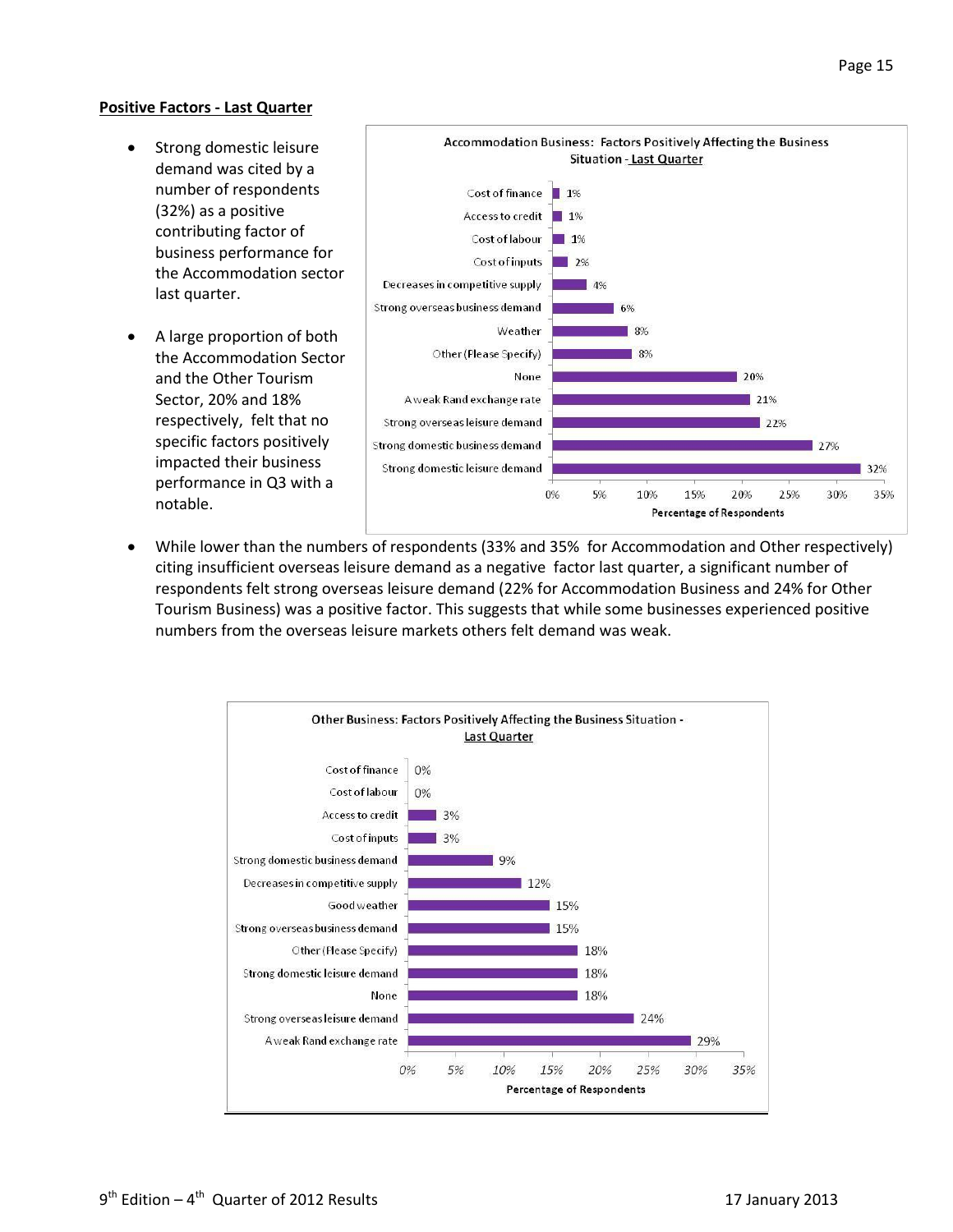#### **Positive Factors – Next Quarter**

 Many respondents, for both the Accommodation Sector and Other Tourism Sector, are hopeful that the overseas leisure market will contribute positively to business performance in the next quarter with 30% and 32% of respondents respectively.



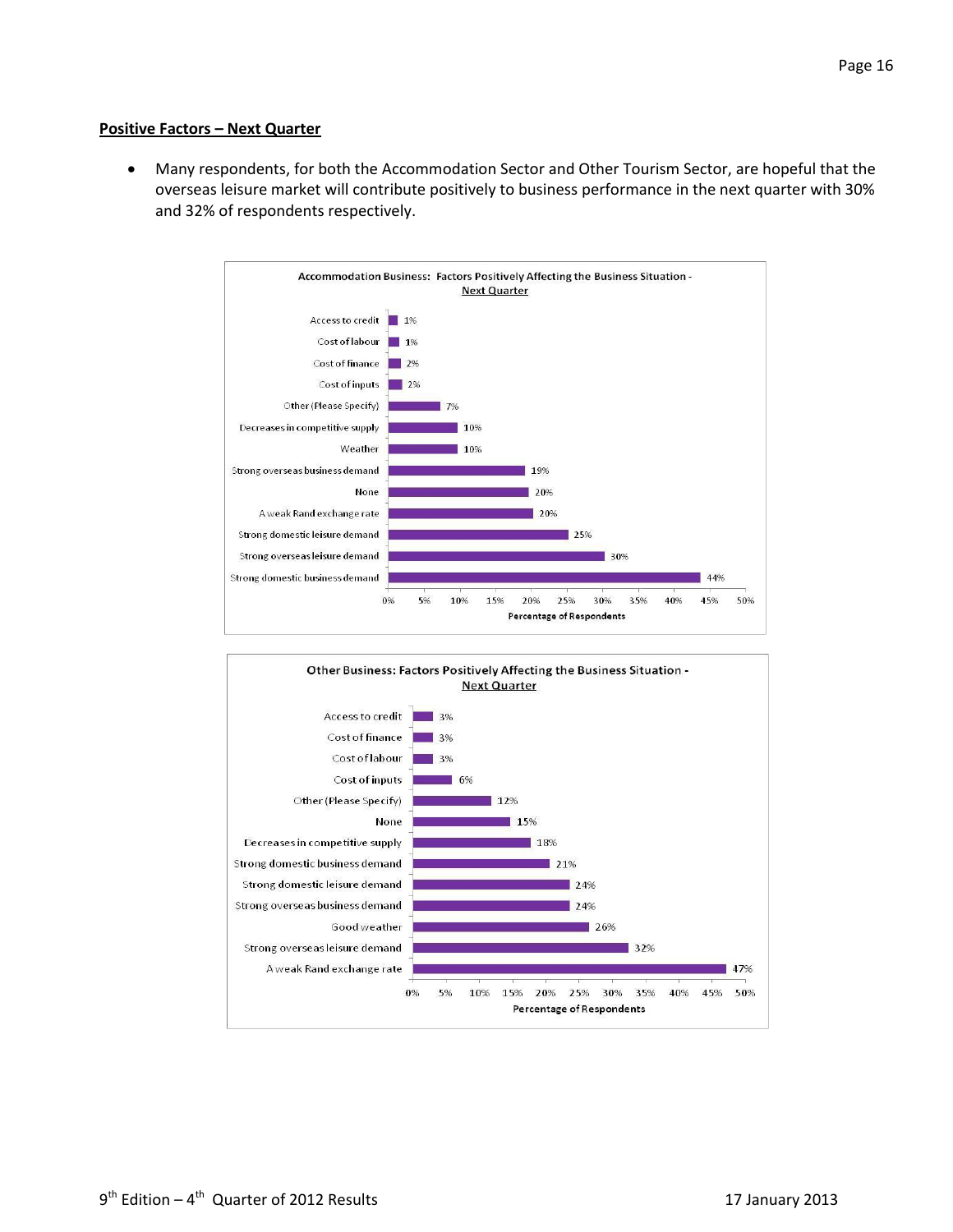## **General Business Indicators**

|      | Quarter 1 | <b>Quarter 2</b> | <b>Quarter 3</b> | <b>Quarter 4</b> |
|------|-----------|------------------|------------------|------------------|
| 2010 | 43        | 36               | 47               | 44               |
| 2011 | ر ر       | 48               | 39               | 38               |
| 2012 | ے ر       | 41               | 47               | 46               |

The Quarterly RMB/BER Business Confidence Index ("**BCI**") from 2010 is shown in the table below.

*Source: BER*

As 50 indicates neutral levels of confidence, the index has largely been in negative territory since 2010 with exceptions in the first quarters of 2011 and 2012.

The index changed only slightly in Q4 2012, declining by one point to a level of 46. This means that slightly more than half of the respondents remain downbeat about prevailing business conditions.

The tourism business index, similarly to the RMB BER index in the first quarter of 2012, also reached positive territory, for the first time in a year for the BER. Likewise, both indices decreased in the second quarter and then increased in the third quarter, indicating a general rise in business confidence. The TBI recorded a performance index of 104.6 against 100 for the fourth quarter, while the BCI recorded 46 against a normal of 50 in the fourth quarter of 2012, indicating that the Tourism Industry is slightly more optimistic about business conditions.

The RMB/BER is a business tendency survey based on OECD methodology as is the TBCSA FNB TBI.

The SACCI Business Confidence Index ("BCI") is a composite indicator, as oppose to a tendency survey. The BCI is a market-related index that reflects not what business is saying, but what it is doing and experiencing. It is therefore not an opinion/perception-based index. It is likely that in any one month the business mood will be influenced both positively and negatively by various developments in the economy. The BCI seeks to reflect the net results of these influences. Even though the BCI is not a tendency survey like the TBI, it is another regular and timeous indicator of economic activity to which the TBI can be compared.

The index is based on the average economic activity for 2005 being a base of 100. The index rose above 100 in 2006 reaching 119 at its highest level and stayed above 100 in the early part of 2007 and thereafter declined.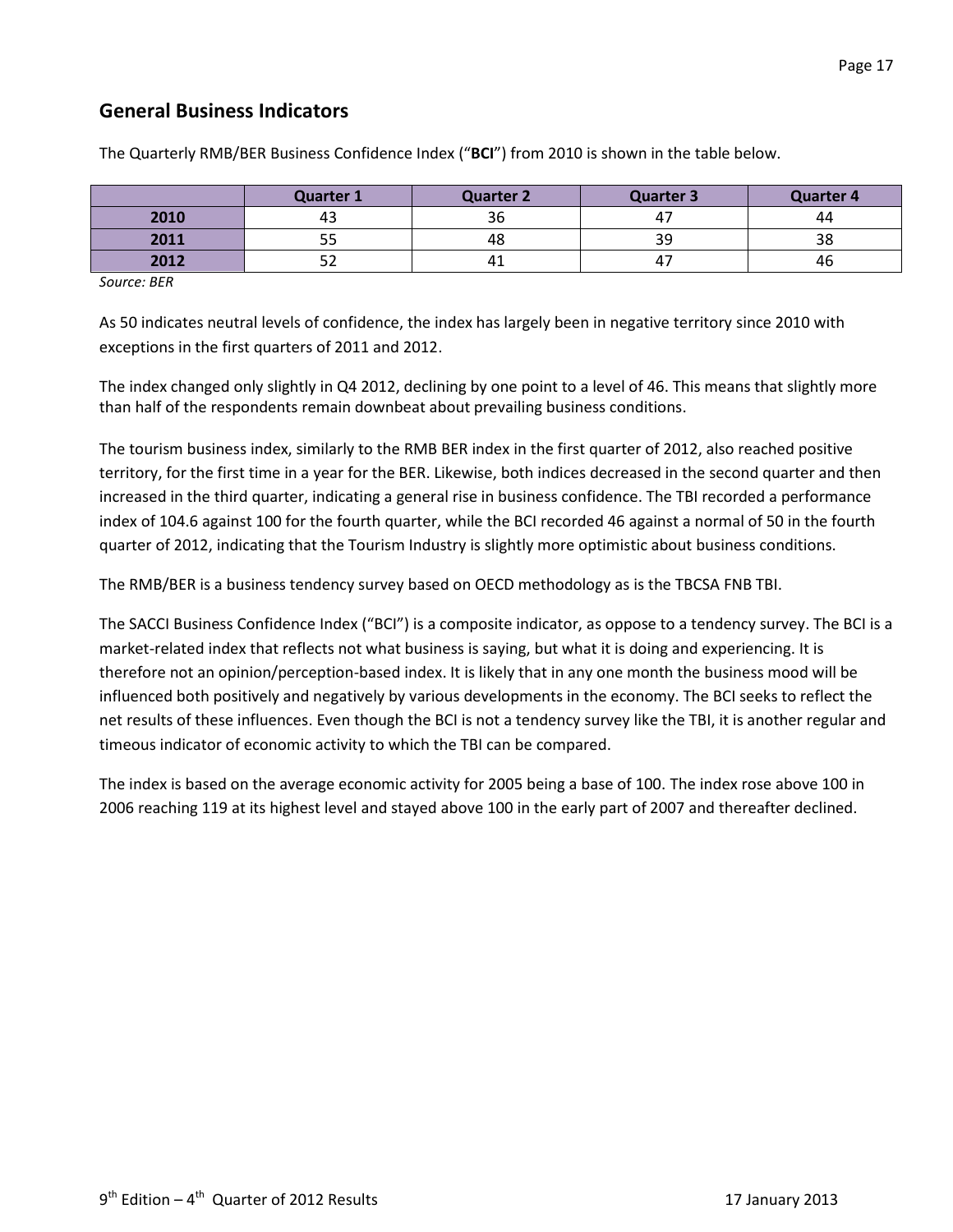The SACCI BCI for 2011 and 2012 is presented in the below table.

| 2011  |       |              |       |       |       |      |      |            |      |            |            |
|-------|-------|--------------|-------|-------|-------|------|------|------------|------|------------|------------|
| Jan   | Feb   | <b>March</b> | Apr   | May   | Jun   | Jul  | Aug  | <b>Sep</b> | Oct  | <b>Nov</b> | <b>Dec</b> |
| 103,1 | 101,9 | 104,2        | 102,5 | 101,2 | 102,4 | 99,0 | 98,6 | 98,4       | 97.5 | 97.4       | 99.1       |
| 2012  |       |              |       |       |       |      |      |            |      |            |            |
| Jan   | Feb   | <b>March</b> | Apr   | May   | Jun   | Jul  | Aug  | <b>Sep</b> | Oct  | <b>Nov</b> | <b>Dec</b> |
| 97.1  | 99.5  | 95.7         | 94.3  | 92.8  | 94.9  | 90.9 | 95   | 91.7       | 92.0 | 91.7       | 93.0       |

In 2012, the SACCI BCI has been reducing steadily each quarter (from a quarterly average of 97,4 for Q1,94 for Q2, 92.5 in Q3 and 92.2 for Q4).

Even though the methodologies are not the same and therefore different results could be expected, it would appear that there is a general downward tendency in business performance according to the SACCI BCI, which is not reflected by the TBI. December however, did show a slight uptick in performance.